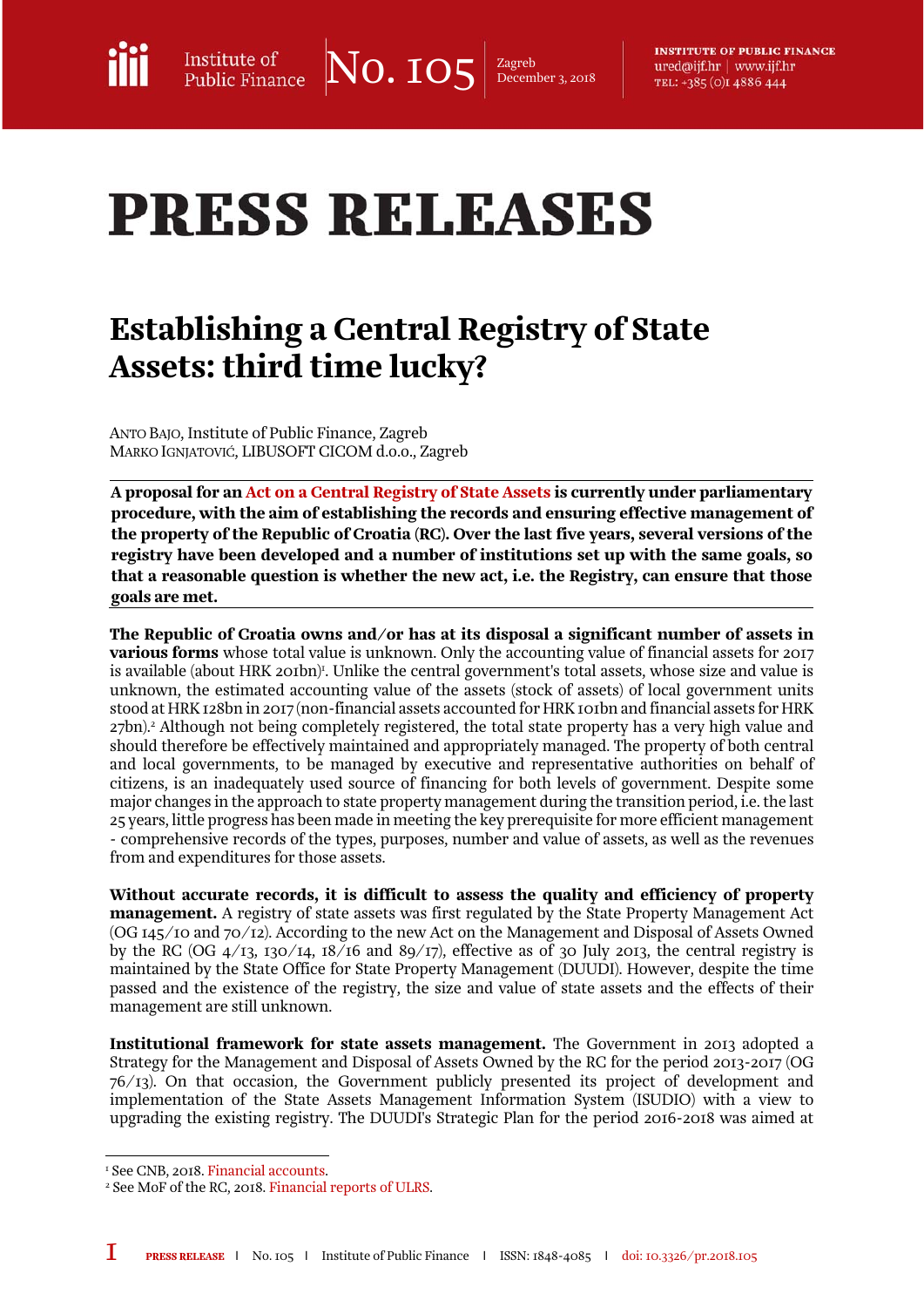redefining the concept and scope of the state property records, as one the priority measures within the EU economic and fiscal policy coordination cycle. The project started with identifying the appearance forms of real estate, but there was a problem with definition. For example, concession is not a type of state assets, but rather a form of legal transaction. The State Property Ministry<sup>3</sup> inherited the revised strategic plan of the DUUDI for the period 2016-2018, based on medium-term goals and guidelines.

The professional and the general public are fatigued. Only four comments on the proposed Act (currently under parliamentary debate) have been submitted during this summer's public consultation, which leads to the conclusion that the professional public is tired of futile attempts to establish a comprehensive registry and a state property management system.

Key novelties in the Act on a Central Registry of State Assets. The concept of state assets encompasses the assets of: the central government, local government units, budget users and companies. All bodies of central government and local government units, as well as budget and extrabudgetary users, companies owned by the central government and local government units and institutions are required to keep own records and submit them to the Central Registry of State Assets, kept by the Central State Office for Digital Society Development on behalf of the State Property Ministry. Data on any changes in the property (e.g. its sale, purchase or rent) should be submitted within 60 days. Entities subject to submission obligation that have so far failed to deliver data to the Registry are required to do so within 6 months. Regrettably, the Act proposal does not include any penalty and violation provisions regarding the non-compliance with the data submission obligation.

Once the Act is passed, Rules on the Technical Structure of Data and a Regulation on the Organization of and the Method of Keeping the Central Registry are expected to be adopted. The Registry should be maintained by the State Property Ministry as the data owner, rather than the organization providing technical support, i.e. the Central State Office for Digital Society Development, which may be a major obstacle to successful Registry management.

| <b>Goals of the Act</b> |                                                                                                            | <b>Implementation challenges</b>                                                                                                           |
|-------------------------|------------------------------------------------------------------------------------------------------------|--------------------------------------------------------------------------------------------------------------------------------------------|
|                         | Keeping records and gaining insights<br>into the scope and structure of the<br>appearance forms of assets; | Discrepancies in individual asset entries between the<br>cadastre and land registry;<br>A lack of tools for or measures of effective asset |
|                         | Effective management and                                                                                   | management;                                                                                                                                |
|                         | supervision of the disposal and stock                                                                      | Problems with real-time data update;                                                                                                       |
|                         | of assets;                                                                                                 | Dependence on other registries (e.g. land registry or                                                                                      |
|                         | Better and faster decision-making                                                                          | cadastre):                                                                                                                                 |
|                         | with respect to the management and<br>disposal of assets;                                                  | Differences in the appearance forms of assets between<br>various state registries (e.g. cadastre, land registry, CCE,                      |
|                         | Monitoring the benefits and effects of                                                                     | Fina, etc.);                                                                                                                               |
|                         | asset management by appearance                                                                             | Difficulties in defining a high-quality data model;                                                                                        |
|                         | form of assets.                                                                                            | Accuracy and reliability of data;                                                                                                          |
|                         |                                                                                                            | Questionable accuracy of asset value data.                                                                                                 |

*Table 1. Goals of the new Act on a Central Registry of State Assets, and its implementation challenges* 

Performance evaluation of state property management. For over 25 years now, Governments have been faced with all kinds of challenges relating to the listing of state assets. Even after the adoption of the proposed Act, Governments will continue to face the 'old' challenges of measuring the asset management performance, reporting, and public debates on the successful implementation of plans and responsibility for their failure. Regrettably, not even this Act proposal offers any clear criteria for the performance evaluation of the State Property Ministry and the Central State Office for Digital Society Development, responsible for the Registry. Since 2017, revenues from the management (privatisation) of state financial assets in the annual amount of HRK 1bn have been regularly planned in the national budget. However, those plans have never been executed and the reasons for the absence of the receipts remain unknown (Table 2). Time will show whether the latest Act proposal will change the situation.

<sup>-</sup>3 The State Property Ministry was set up in November 2016 as a successor to the State Office for State Property Management (DUUDI).